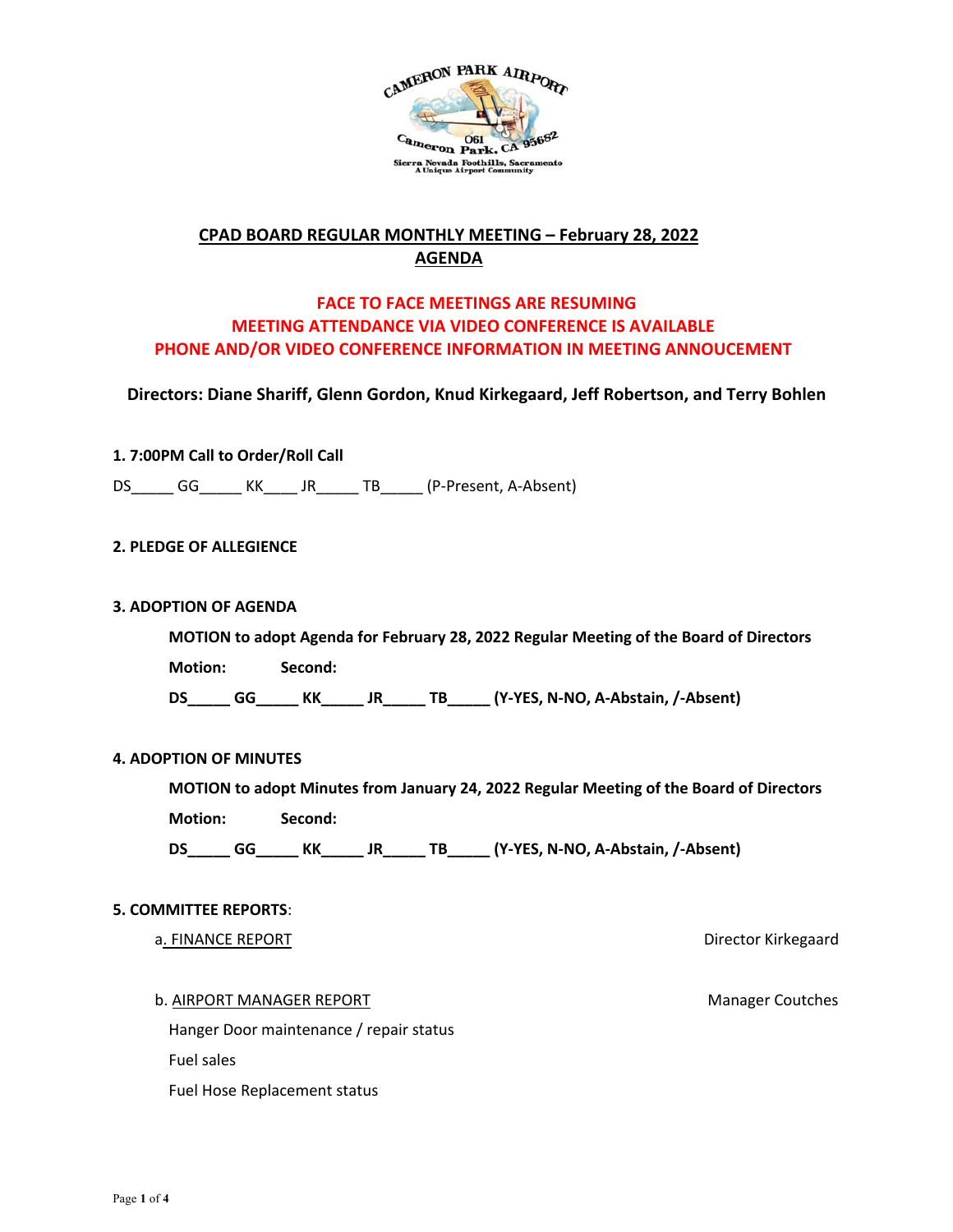

Fence Repair Status

Keycard System status

Other repairs

Slag pile burning

## c. UPDATE ON PROCUREMENT AND CONTRACTS Director Bohlen

Hangar repair contract - status. – See Manager's report Additional Signs at Airport

#### d. VOLUNTEER SERVICE REPORT DIRECTOR DIRECTOR DIRECTOR DIRECTOR BOHLEN

Since the last Board Meeting in January -about 85 hours. Continued excellent support by resident volunteers!

Highlights: Managed burn pile burning. Prepared and revised draft financial charts for public meeting, audit support, surface operations liability study Ad-Hoc Committee, two Infrastructure & Finance Committee Meetings, Fuel System Replacement Ad-Hoc Committee Meeting, board meeting preparation,

6. **PUBLIC FORUM/PUBLIC COMMENT:** Only items that are within the jurisdiction of CPAD will be considered. Statements from the floor will be heard during public forum/public comment; public comments are limited to one 5-minute comment per person per topic. Requests requiring board action will be referred to staff and brought on the next appropriate agenda.

#### **7. OLD BUSINESS:**

| a) | Proposal by Foothill Flight Center to change their hangar lease: Increase the rent and extension<br>of lease term. Consideration by Board process recommendation. | Director Bohlen  |
|----|-------------------------------------------------------------------------------------------------------------------------------------------------------------------|------------------|
|    | Infrastructure and Finance Committee to evaluate and make recommendation to the<br>Board at the March meeting. (Was February)                                     |                  |
| b) | Fuel System Replacement Ad-Hoc Committee Report                                                                                                                   | Director Bohlen  |
| c) | Hangar Lease Update Ad-Hoc Committee Report                                                                                                                       | Director Bohlen  |
| d) | Liability study of airport surface operations Ad-Hoc Committee Report                                                                                             | Director Shariff |
| e) | Status and scheduling of public meeting on District financial status and forecast and measure.<br>Director Bohlen                                                 |                  |
| f) | Preparation status fuel system replacement public meeting as part of financial meeting.                                                                           |                  |

. Director Bohlen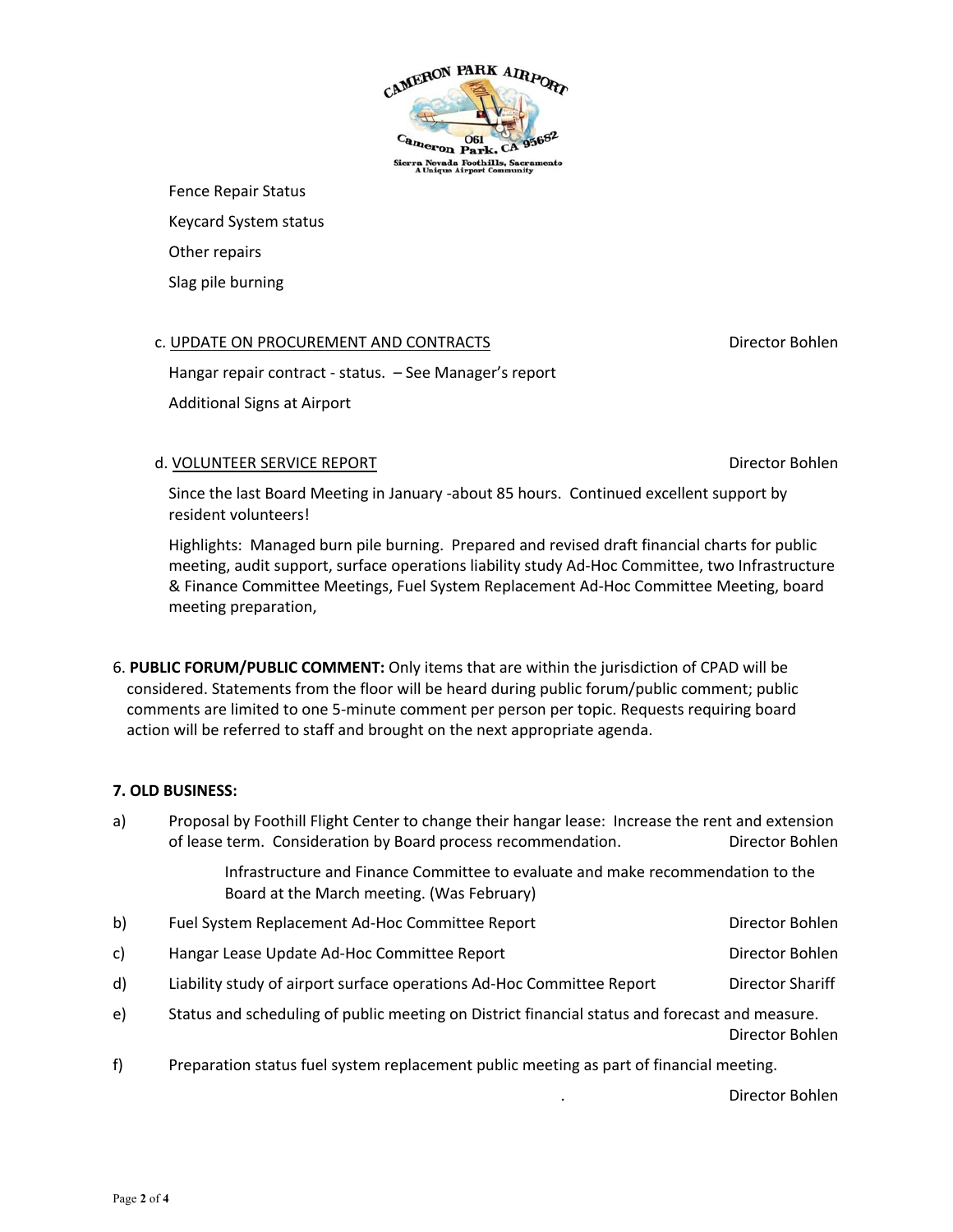

Infrastructure and Finance Committee to conduct study. Present options, financial impact, financing and schedule recommendation(s) to the board.

| g)           | Update from Dave Becker on street jurisdiction process.                                                          | David Becker        |
|--------------|------------------------------------------------------------------------------------------------------------------|---------------------|
| h)           | Audit status                                                                                                     | Director Kirkegaard |
| i)           | Airport Signage Update Plan - in work, target briefing at February 2022 Board Meeting<br><b>Manager Coutches</b> |                     |
| j)           | <b>Obstruction Mitigation Update</b>                                                                             | Director Bohlen     |
| $\mathsf{k}$ | Minimum letter size for painting TAXI on each end of Boeing, status-                                             | Director Bohlen     |

## **8**. **NEW BUSINESS:**

a) Proposal to transfer funds from checking account to Airport Restricted Maintenance Account.

Review how our current airport assets have developed since the beginning of the fiscal year 2019/2020 and what it represents

Discuss amount to transfer

**MOTION** to approve transferring  $\zeta$  from checking to Airport Restricted Maintenance Account **Motion: Second:**

**DS\_\_\_\_\_ GG\_\_\_\_\_ KK\_\_\_\_\_ JR\_\_\_\_\_ TB\_\_\_\_\_ (Y-YES, N-NO, A-Abstain, /-Absent)** 

b) Proposal to initiate actions to include a ballot measure in the November 2022 General Election

Discuss merits of pursuing another ballot measure for increasing fees

Review schedule and required actions and submittal deadlines

Review/discuss I&FC study results so far

**MOTION** to approve pursuing a ballot measure for the November 2022 General Election **Motion: Second: DS\_\_\_\_\_ GG\_\_\_\_\_ KK\_\_\_\_\_ JR\_\_\_\_\_ TB\_\_\_\_\_ (Y-YES, N-NO, A-Abstain, /-Absent)** 

c) Proposal to revise CPAD Policy 1.4.1 Accounting Procedure Budget to include capitalization policy.